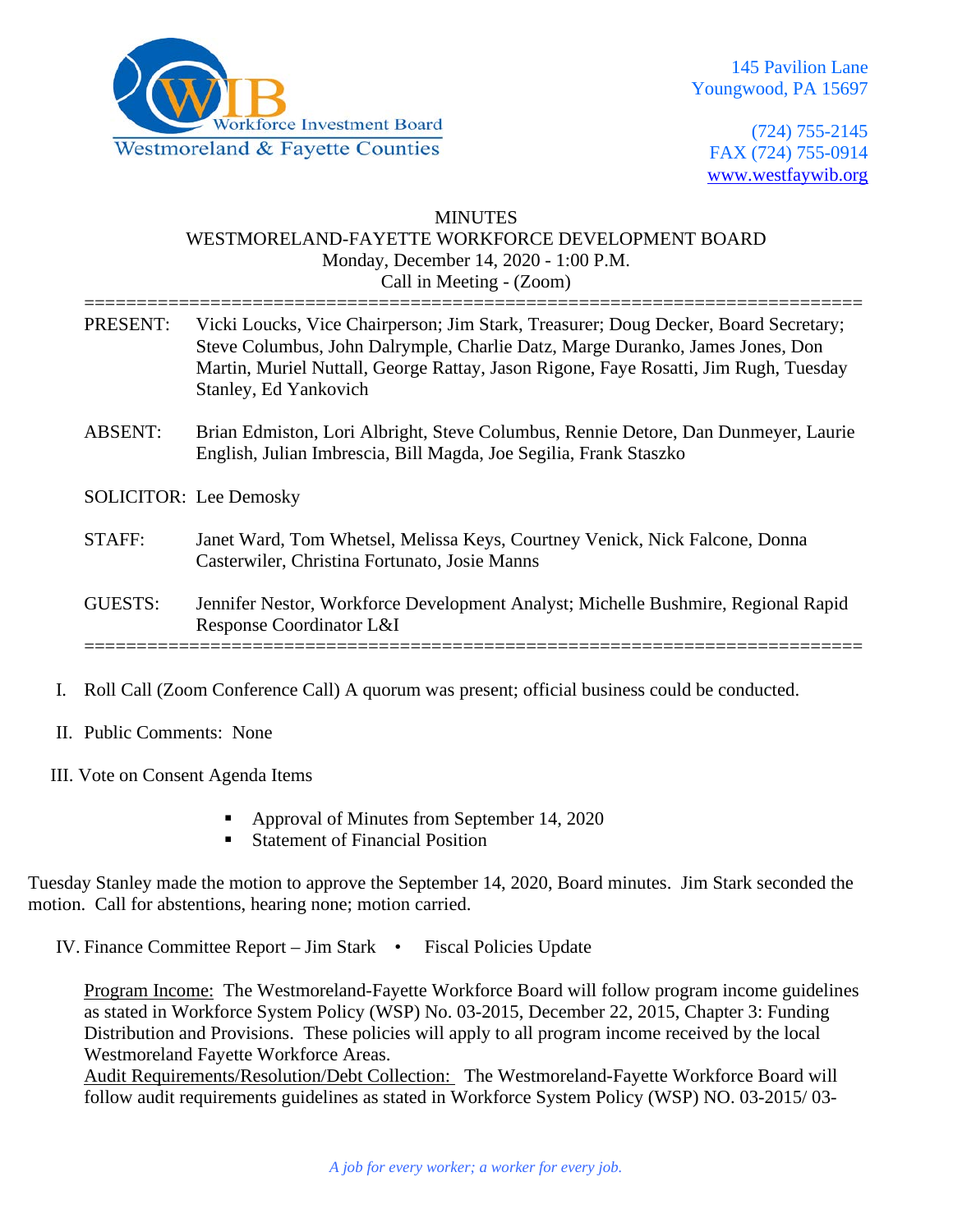2015, December 22, 2015, Chapter 9: Audit and Debt Collection. This policy will apply to the Westmoreland Fayette Workforce Board, Sub Recipients, Vendors, and other local entities as applicable.

Allowable Cost: The Westmoreland Fayette Workforce Board will follow allowable cost provisions as stated in Workforce System Policy (WDP) 32-2015, Chapter 4: Accounting of Funds. The Westmoreland Fayette Workforce Board will also follow 2 CFR200 Uniform Administrative Requirements Sub Part E Cost Principal's in its administration of allowable costs.

Muriel Nuttall made the motion to adopt and approve the Fiscal Policies Update as written. Marge Duranko seconded the motion. Call for abstentions, hearing none; motion carried.

V. Executive Committee – Vicki Loucks

- Executive Committee Meeting ratification
- Corrected Audit approval  $-3$  year  $-2020$ , 2021, 2022

Jim Stark made the motion to ratify the November 10, 2020, Executive Committee Meeting minutes and incorporate the audit change to a 3-year term for the years 2020, 2021 and 2022. Doug Decker seconded the motion. Call for abstentions, hearing none; motion carried.

■ ITA Policies for CDL Training

The Customer Service Committee met and made the following recommendation that there will be a pause in any new ITA's for CDL training from now until January 2021 and then evaluate placements of individuals after program completion. It was noted that \$547,000 has been spent since July 1, 2020 for ITA's with 62 individuals' out of 118 ITA's entering CDL training.

A formal statement was sent to providers and WIB will continue reviewing information with the CareerLink's regarding this matter.

Ed Yankovich made the motion to ratify and pause the ITA Policy regarding the number of new ITA's being written for CDL training until January 2021. Tuesday Stanley seconded the motion. Call for abstentions hearing none; motion carried.

Note: The Customer Service Committee will be meeting in January 2021 to revisit the ITA CDL training situation.

■ New Contracts and/or no contract extension approvals

National Dislocated Worker Grant (Covid-19) extended to June 30, 2021

Westmoreland Community Action - \$42,859

Jason Rigone made the motion to approve a no cost extension to Westmoreland County Action in the amount of \$42,859. Tuesday Stanley seconded the motion. Call for abstentions, hearing none; motion passed.

Fayette Community Action - \$130,112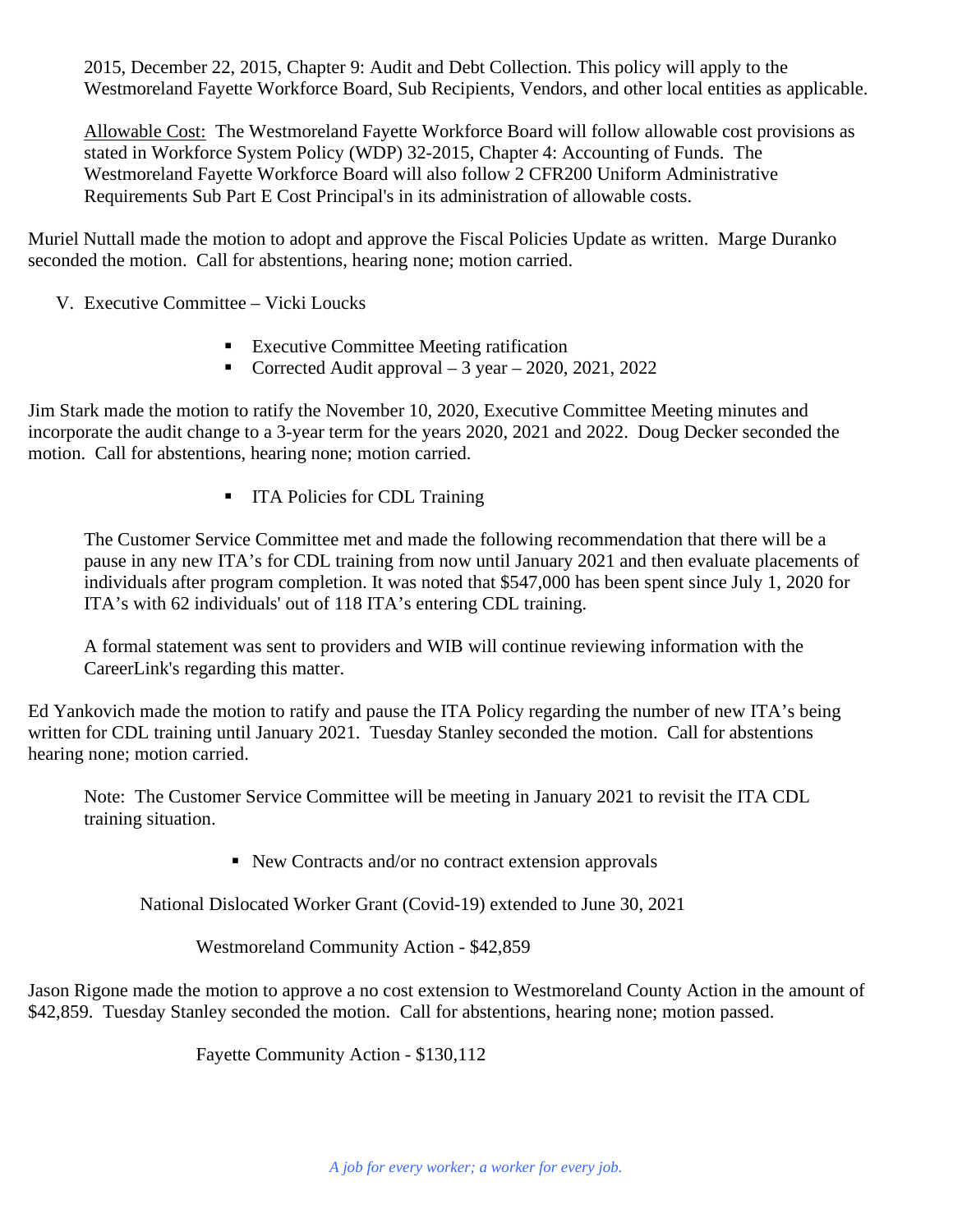Doug Decker made the motion to approve a no cost extension of Fayette Community Action of \$130,112 to June 30 2021. Don Martin seconded the motion. Call for abstentions. Jim Stark abstained due to conflict of interest. Call for the motion; motion carried.

> Teacher in the Workplace extended to December 31, 2020 Westmoreland IU - \$13,510

Jason Rigone made the motion for approval of an extension of \$13,510 to be given to Westmoreland IU. Faye Rosatti seconded the motion. Call for abstentions, hearing none; motion passed.

> Business and Education Partnership Funding Northern Westmoreland CTC -\$14,775

Tuesday Stanley made the motion for approval for of the Northern Westmoreland CTC extension in the amount of \$14,775. Jim Stark seconded the motion. Call for abstentions, hearing none; motion carried.

Bots IQ- \$7,980.59

Don Martin made the motion to approve the Bots IQ contract in the amount of \$7,980.59. James Jones seconded the motion. Call for abstentions, hearing none; motion carried.

WCCC lease renewal approval extension to December 31, 2024

Jason Rigone made the motion to approve the WCCC lease approval extension. Marge Duranko seconded the motion. Call for abstentions. Tuesday Stanley abstained due to conflict of interest. Call for the motion, motion; carried.

Changes to job description for Compliance Officer II position.

Changes have been made to the Compliance Officer II job description. The title of the position was changed to Compliance Officer II/Equal Opportunity Officer. Additional changes included adding specific EEOC responsibilities required by EEOC to the job responsibilities.

Jim Stark made the motion approving the added changes in the Compliance Officer II position. Marge Duranko seconded the motion. Call for abstentions, hearing none; motion passed.

Vacancy filled for Compliance Officer I (salary \$41,922.00)

In meeting with staff, and looking at a succession plan, work demands and ensuring those next in line can move up in the organization, we have identified the need to fill the Compliance Officer I position.

Muriel Nuttall made the motion to approve the hiring of a Compliance Officer I. Faye Rosatti seconded the motion. Call for abstentions, hearing none; motion passed.

VI. Customer Service Committee Report – Jim Rugh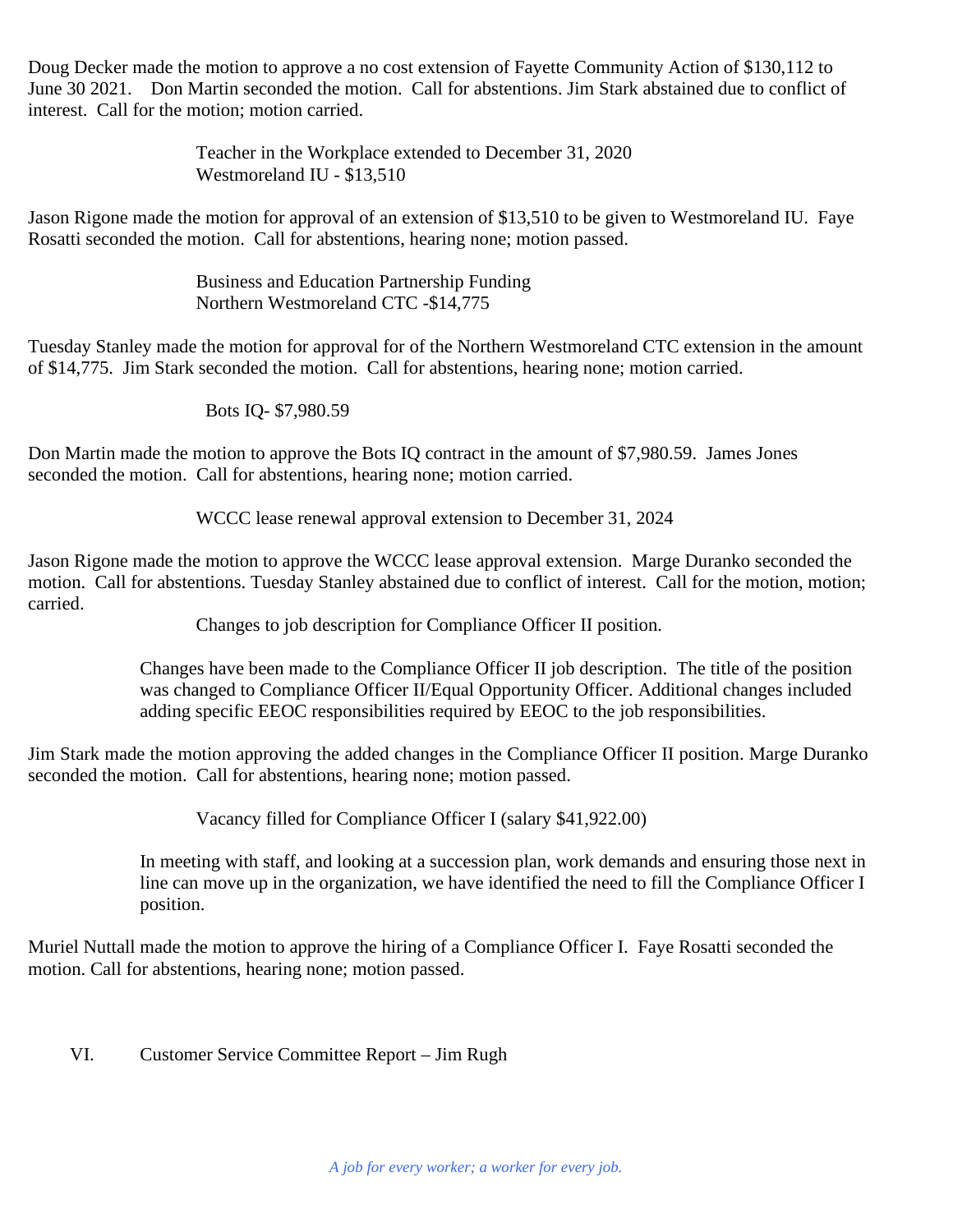- Individual Training Accounts (ITA) Policy 20-21 (No change \$6,000 for ITA Programs 1year in length; \$4,500 for ITA programs less than one year and \$4,500 for small business programs less than 10-years)
- On-the-job Training (OJT) (No change)
- Support Services (No Change)
- Title One and One Stop Operator RFP No Action

Proposals for the Title One and One Stop Operator RFP were due December 2, 2020 and are being evaluated and brought before the Customer Services Committee in January 2021) for selection in March 2021)

- VII. Executive Director's Report Janet Ward
	- Organizational Chart Approval Changes needed to add Compliance II job title New position of Compliance Officer I

Ed Yankovich made the motion to approve the updated Organizational Chart changes for Compliance II Job title and the new position of Compliance Officer I. Tuesday Stanley seconded the motion. Call for abstentions, hearing none; motion carried.

#### Policies Review

- Self-Sufficiency Wage Policy
- Customized Job Training Policy
- Apprenticeship Training Policy
- WIOA Adult/DW Follow-Up Services Policy
- Priority of Services Policy
- System of Record Policy
- Secondary Review Policy
- Complaint and Hearing Procedures Policy

No major changes. This is just a review of policies which will be reviewed on a year-to-year basis to insure all policies in compliance.

Jason Rigone made the motion to accept the Policies review as read. Jim Stark seconded the motion; call for abstentions; hearing none, motion carried.

CareerLink Certification approval

CareerLink Certifications as of 12/30/2020 for a 3-year period through December of 2023 need approved. All three CareerLink's require re-certification as Comprehensive Site - PA Alle-Kiski CareerLink®, PA Fayette CareerLink® and PA Westmoreland/Youngwood CareerLink®

This certification ensures monitoring requirements for each Comprehensive CareerLink sites were finished by Dec. 31, 2020, and all have met the requirements by the state for a 3- year period through December of 2023.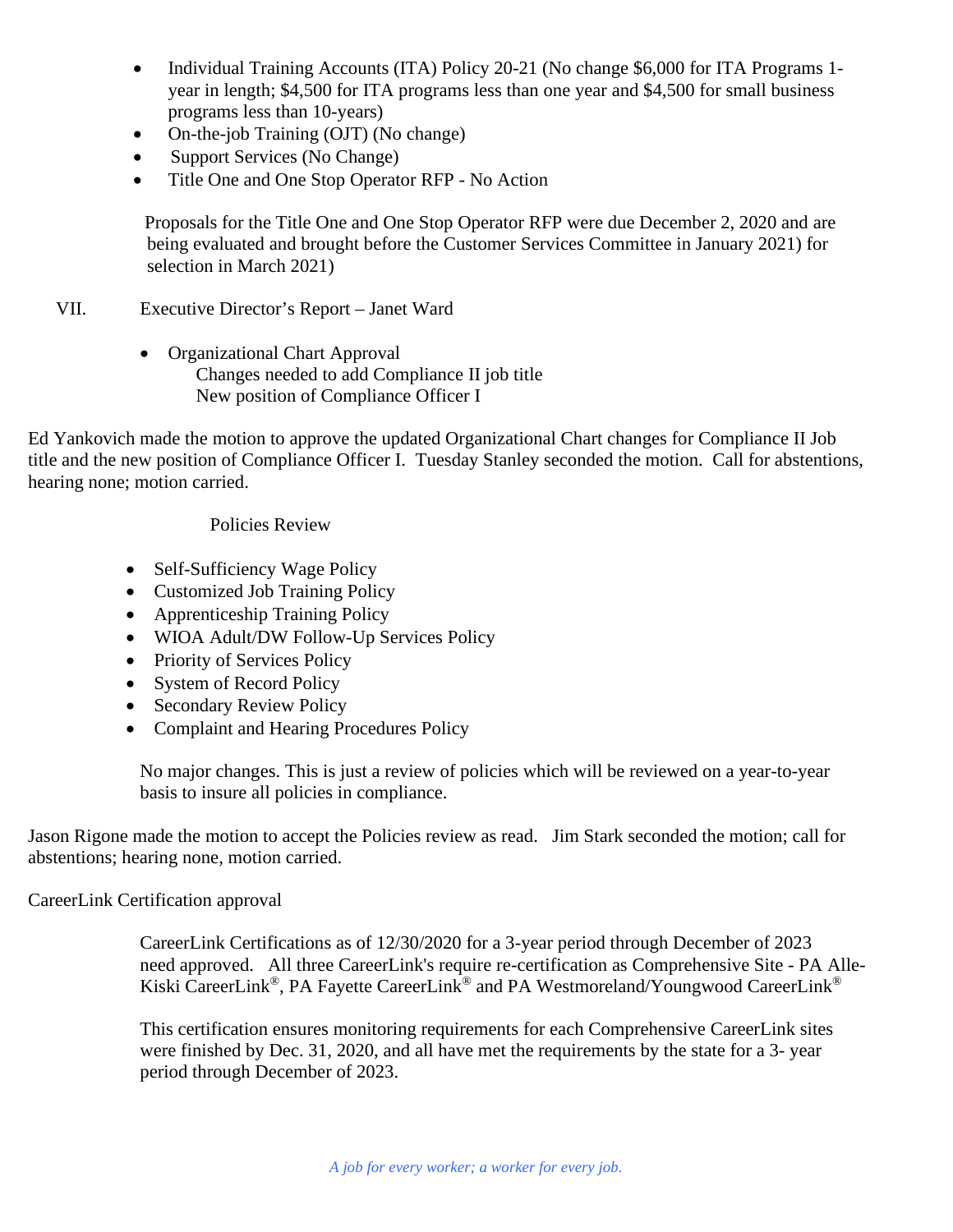Marge Duranko made the motion to accept re-certification for PA Alle-Kiski CareerLink®. Jim Stark seconded the motion; call for abstentions. Hearing none; motion passed.

Jim Stark made the motion to accept re-certification for PA Fayette CareerLink®. Ed Yankovich seconded the motion; call for abstentions. Hearing none; motion passed.

Faye Rosatti made the motion to accept re-certification for PA Alle-Kiski CareerLink®. Margie Duranko seconded the motion; call for abstentions. Hearing none; motion passed.

VIII. New Business – Janet Ward

#### RFP for provider to deliver Youth Reentry Grant

We are working on a Youth Reentry Grant with Southwest Corner to recruit 25 young adults along with Juvenile probation and other partners during a 3-year period. There is a need to have a group or organization to lead the case-management of the individuals, as well as getting them into the workplace. After review and approval, we hope to have the provider starting in January 2021.

## TANF Career Readiness RFP

We recently released a legal notice for a TANF Career Readiness Programs RFP. Funding for these program's would be from PY19 & PY 20. Monies were not fully spent due to the Covid-19 pandemic in the Experience Works! program that primarily provides students work experience opportunities during the summer months. We are looking to expend old funds, as well as new funds. This RFP is due January 7, 2021. It has been placed on our website and proposals will be reviewed before any contracts are submitted.

## WFWDB Received BEP Grant

The state recently made additional funds for Business Education Partnerships available to those WIBs not funded in the last round. We have been approved for \$100,000 to be spent through June 2022. This funding is done in partnership with the Fayette Business Education Partnership, Westmoreland County Forum, the K-12 system and employers. An RFP to be issued in January/February 2021 for potential programs.

Submittal of Regional & Local Plan

Our Local and Regional Plans are due to the state by April 2, 2021. Janet is working with other regional directors on the Regional Plan. For the Local Plan, the Planning Committee will be meeting to discuss and make recommendations to the plan. Both plans will need to be put out for public comment prior to being sent to the state.

## Social Marketing/Media Update

Josie Manns presented a Social Marketing Media Report focusing on WIB awareness.

IX. Good of the Order – None